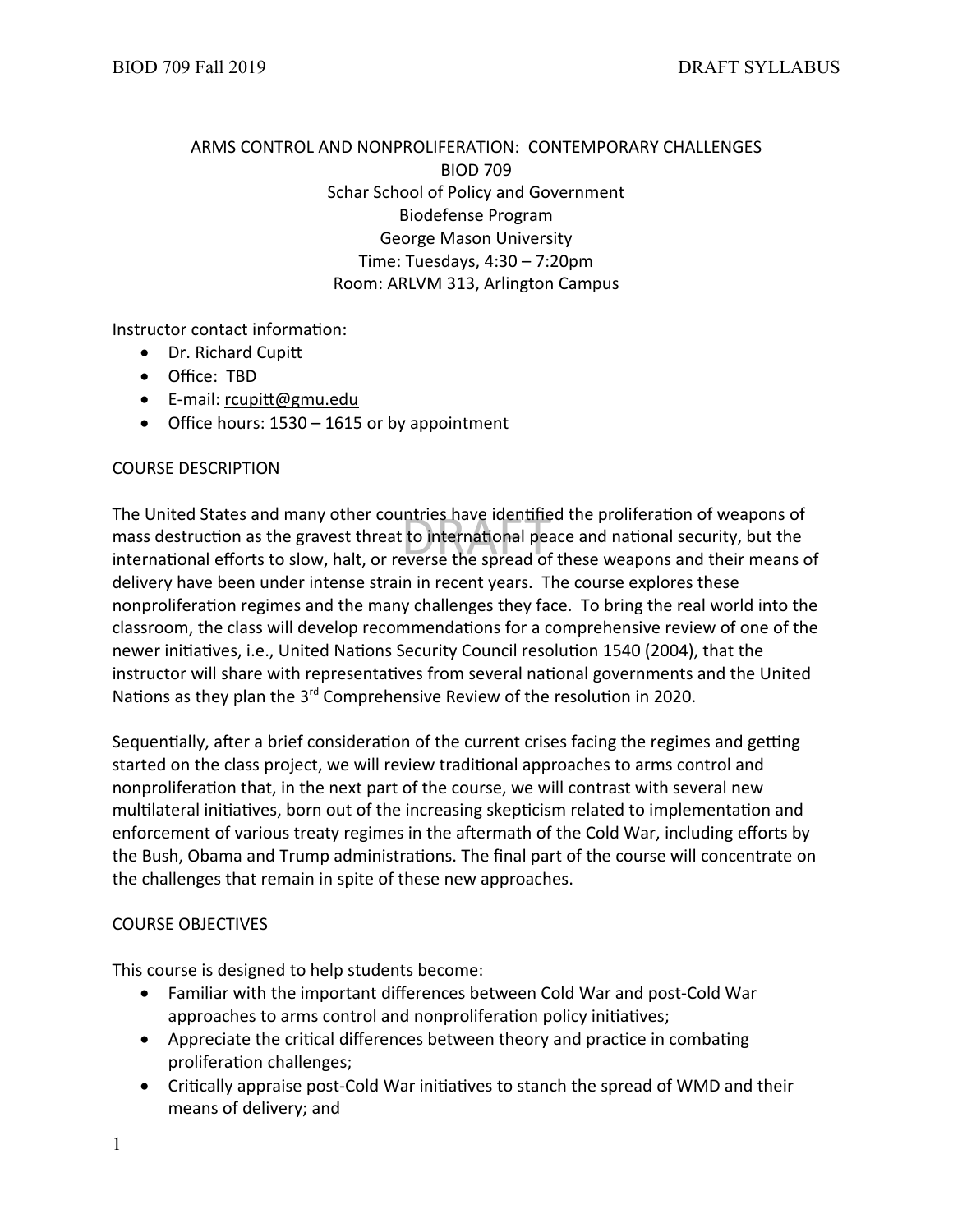Be better prepared to communicate policy formulations related to course content both in writing and orally.

# STUDENT COURSE REQUIREMENTS

- Participate regularly in class discussions while demonstrating that they have completed required readings in advance of each session, including preparing and delivering at least two oral briefings for the class on a reading selection, for 20% of the final grade.
- Participate in the group project designed to produce a group policy memo and briefing on recommendations for conducting the 3<sup>rd</sup> Comprehensive Review of UN Security Council resolution 1540 (2004). Starting in Week 3, part of each week's class time will be used to discuss the group project, including the development of a group project contract.
	- $\circ$  In Week 9, each student will submit a talking points memo for their agency, accounting for 20% of the final grade.
	- $\circ$  The final group policy memo presentation will be delivered in class on Week 13 and account for 20% of the final grade, of which half (10%) will come from peer evaluations.
- ue December 13, 20<br>search paper on a to Write a final research paper, due December 13, 2019 before midnight for 40% of final grade. Students will write a research paper on a topic related to the course. Guidelines on topic selection will be posted on Blackboard on week 3. Papers must be prepared in proper scholarly style with clear lines of argumentation, supporting analysis, and the use of citations to support the argument. Research topics require extensive research. It is therefore advised to start as early as possible.

# GRADING POLICY

Students can accumulate up to 200 points.

- Class and Blackboard discussions and assignments: 40 points (20%)
- Individual Agency Talking Points Memo: 40 points (20%)
- Group Memo and Briefing: 40 points (20%)
- Final research paper: 80 points (40%)

Late submissions of assignments will decrease grade by 10% per day, unless a prior agreement has been made for exceptional circumstances.

# GRADING SCHEMA

A+ = 200 points; A = 175 – 199; A- = 150 – 174; B+ = 135 – 149; B = 115 – 134; B- = 100 – 114;  $C = 75 - 99$ ; F = < 75 points

# LIBRARIAN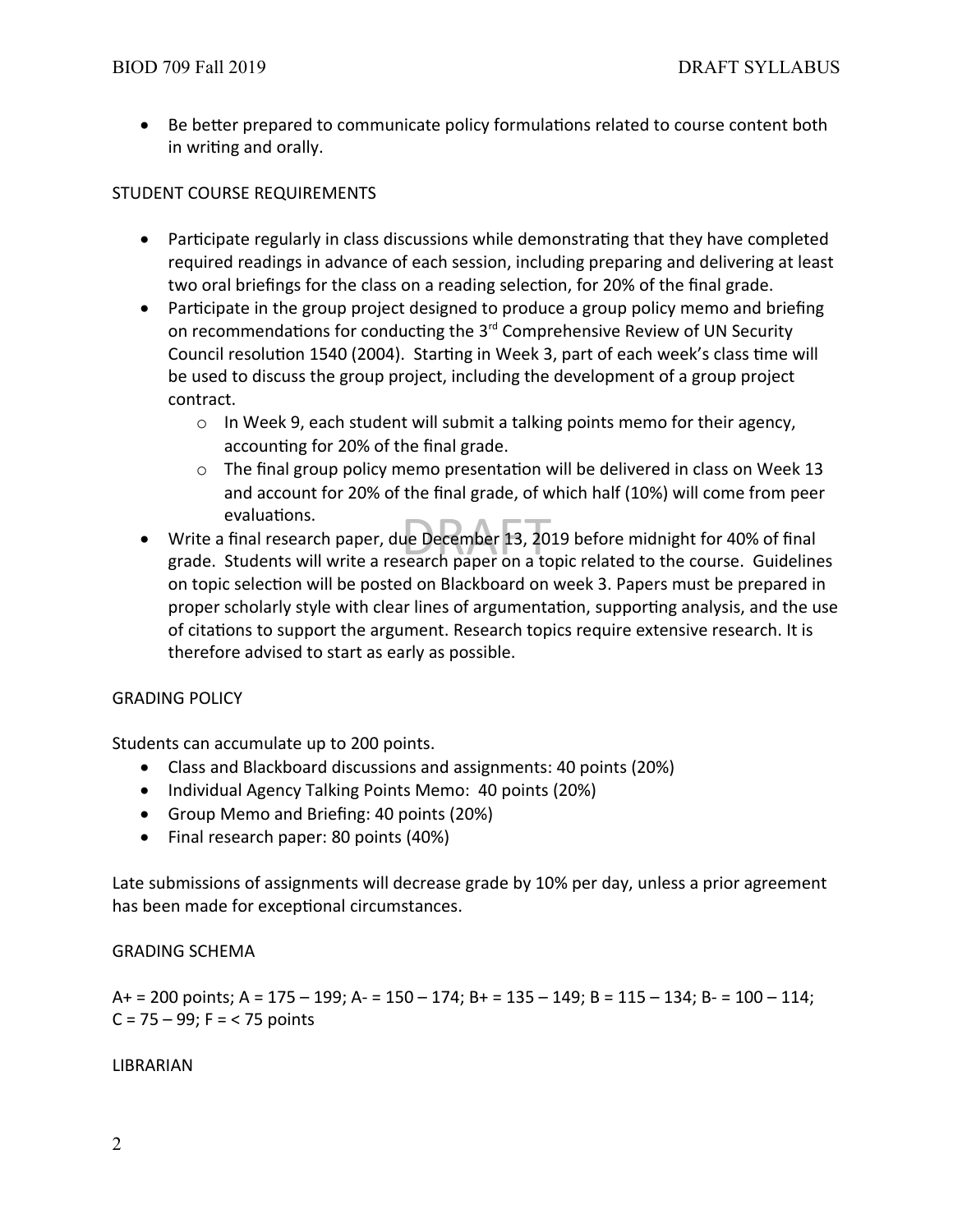Should you need help to find course material or sources for your research assignments, Kimberly MacVaugh [\(kmacvaugh@gmu.edu\)](mailto:kmacvaugh@gmu.edu) is the Schar School librarian and she has put together a very useful Biodefense infoguide for our students: https://infoguides.gmu.edu/biodefense

#### BLACKBOARD

We will make regular use of Blackboard during this course, including its group conferencing features, for much of the course content, including the syllabus, readings, and assignments. In addition, I have created an "Ask the Instructor" discussion thread for any questions you may have about the course. IT Services has several tools for using Blackboard if you need them [See <https://its.gmu.edu/service/blackboard-courses/>.]

#### UNIVERSITY POLICIES & INFORMATION

# *Academic Integrity and the Honor Code*

responsionity or dealing explicitly with <u>violations. This ten</u>et is a foundation or university<br>culture. Faculty in the Schar School have zero tolerance for academic dishonesty and will<br>strictly enforce Mason's Honor Code. Students must be responsible for their own work, and students and faculty must take on the responsibility of dealing explicitly with violations. This tenet is a foundation of university culture. Faculty in the Schar School have zero tolerance for academic dishonesty and will to maintain the highest standards of academic honesty and integrity. Cheating, plagiarism, lying, and stealing are all prohibited. All violations of the Honor Code will be reported to the Honor Committee. Examples of plagiarism include quoting a source word for word without using quotation marks and proper citations or copy-pasting extracts from various sources without quotation marks and proper citations. You can find the Honor Code and get Academic Integrity training at <https://oai.gmu.edu/>.

# *Academic Inclusivity and Student Conduct*

This course embodies the perspective that we all have differing perspectives and ideas and we each deserve the opportunity to share our thoughts. Therefore, we will conduct our discussions with respect for those differences. That means, we each have the freedom to express our ideas, but we should also do so keeping in mind that our colleagues deserve to hear differing thoughts in a respectful manner, i.e. we may disagree without being disagreeable. See <http://diversity.gmu.edu/>. In addition, all students are expected to abide by the 2019-2020 [Code of Student Conduct](https://studentconduct.gmu.edu/wp-content/uploads/2019/08/2019-20-Code-of-Student-Conduct-1.pdf).

#### *Students with Disabilities*

If you are a student with a disability and you need academic accommodations, please see me at the start of the semester and contact the Disability Resource Center (DRC) at 993-2474. [See http://ds.gmu.edu]. All academic accommodations must be arranged through the DRC.

#### *Writing Center*

The George Mason University Writing Center staff provides a variety of resources and services (e.g., tutoring, workshops, writing guides, handbooks) intended to support students as they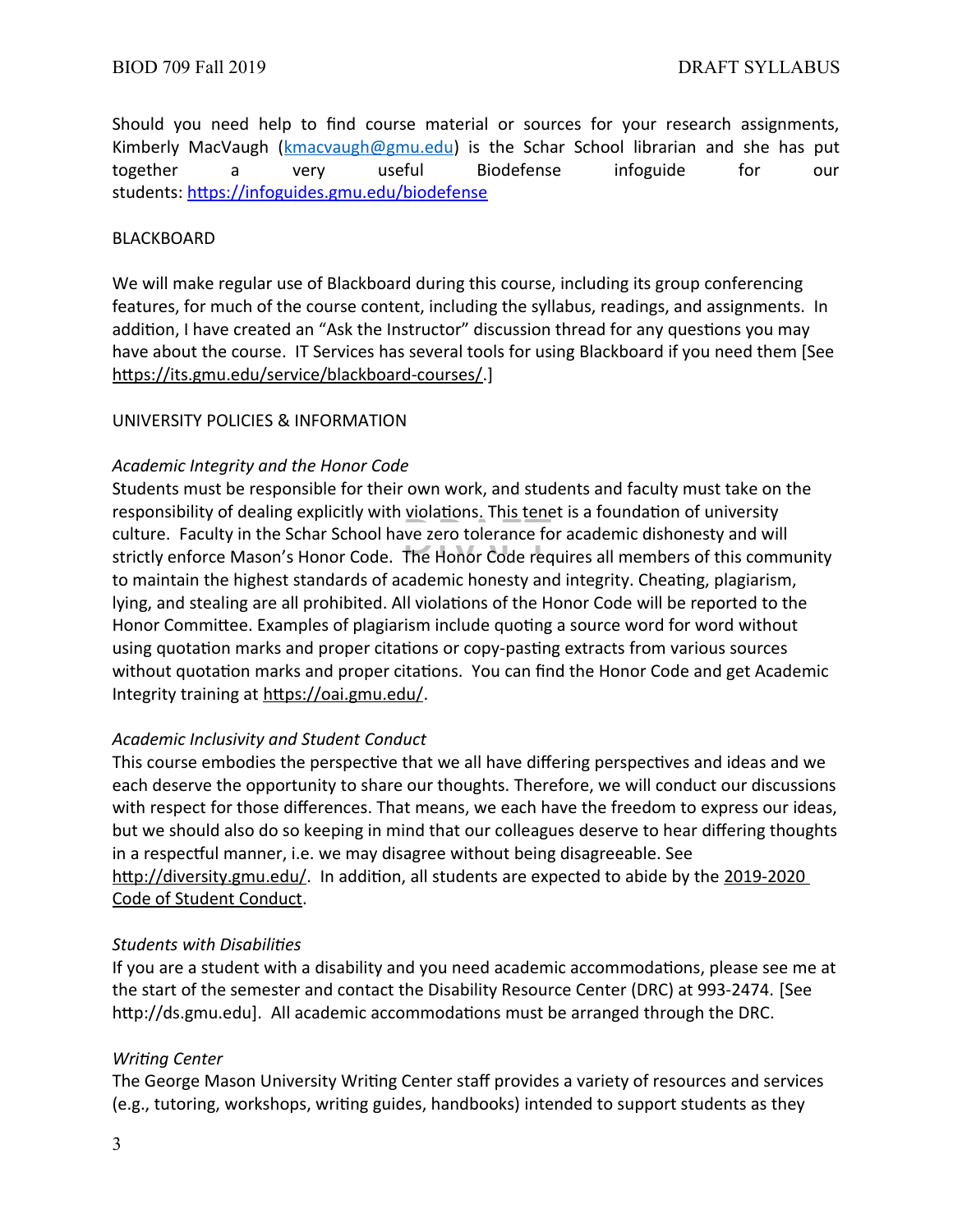work to construct and share knowledge through writing. [See https://writingcenter.gmu.edu]. You can now sign up for an Online Writing Lab (OWL) session just like you sign up for a face-toface session in the Writing Center, which means YOU set the date and time of the appointment!

# *Counseling and Psychological Services*

The George Mason University Counseling and Psychological Services (CAPS) staff consists of professional counseling and clinical psychologists, social workers, and counselors who offer a wide range of services (e.g., individual and group counseling, workshops, and outreach programs) to enhance students' personal experience and academic performance. [See <https://caps.gmu.edu/>].

# *Diversity, Religious Holidays*

Please refer to George Mason University's calendar of religious holidays and observations. [See https://ulife.gmu.edu/religious-holiday-calendar/]. It is the student's responsibility to speak to the instructor in advance should their religious observances impact their participation in class activities and assignments.

# GENERAL CLASS POLICY ON ELECTRONIC DEVICES

BENERAL CLASS POLICT ON ELECTRONIC DEVICES<br>Please turn off cell phones, pagers, and other communicative devices stow them away and out of sight during class. You may use laptops or tablets (e.g., iPads) for the purpose of taking notes or working on a current classroom assignment. Engaging in activities not related to the course (e.g., gaming, email, chat, etc.) will result in a significant deduction to your participation grade.

# BOOKS AND ADDITIONAL COURSE MATERIAL

Required books:

- Jeffrey W. Knopf, editor. *International Cooperation on WMD Nonproliferation*. (Studies in Security and International Affairs). University of Georgia Press. 2016.
- Daniel Salisbury, Ian J. Stewart, and Andrea Viski, editors. *Preventing the Proliferation of WMDs: Measuring the Success of UN Security Council Resolution 1540*. Palgrave Macmillan. 2018.

In addition to this book, the course will use a range of academic and policy articles, and other online sources:

 All academic journal articles are available on the library E-Journal collection: <http://library.gmu.edu/>.

 Other reading materials are available online (links provided), or on blackboard. If you have any issues finding the materials, please let me know as soon as you can. Given the dynamic nature of this subject, additional readings may be assigned during the semester. I can give supplemental reading recommendations if requested.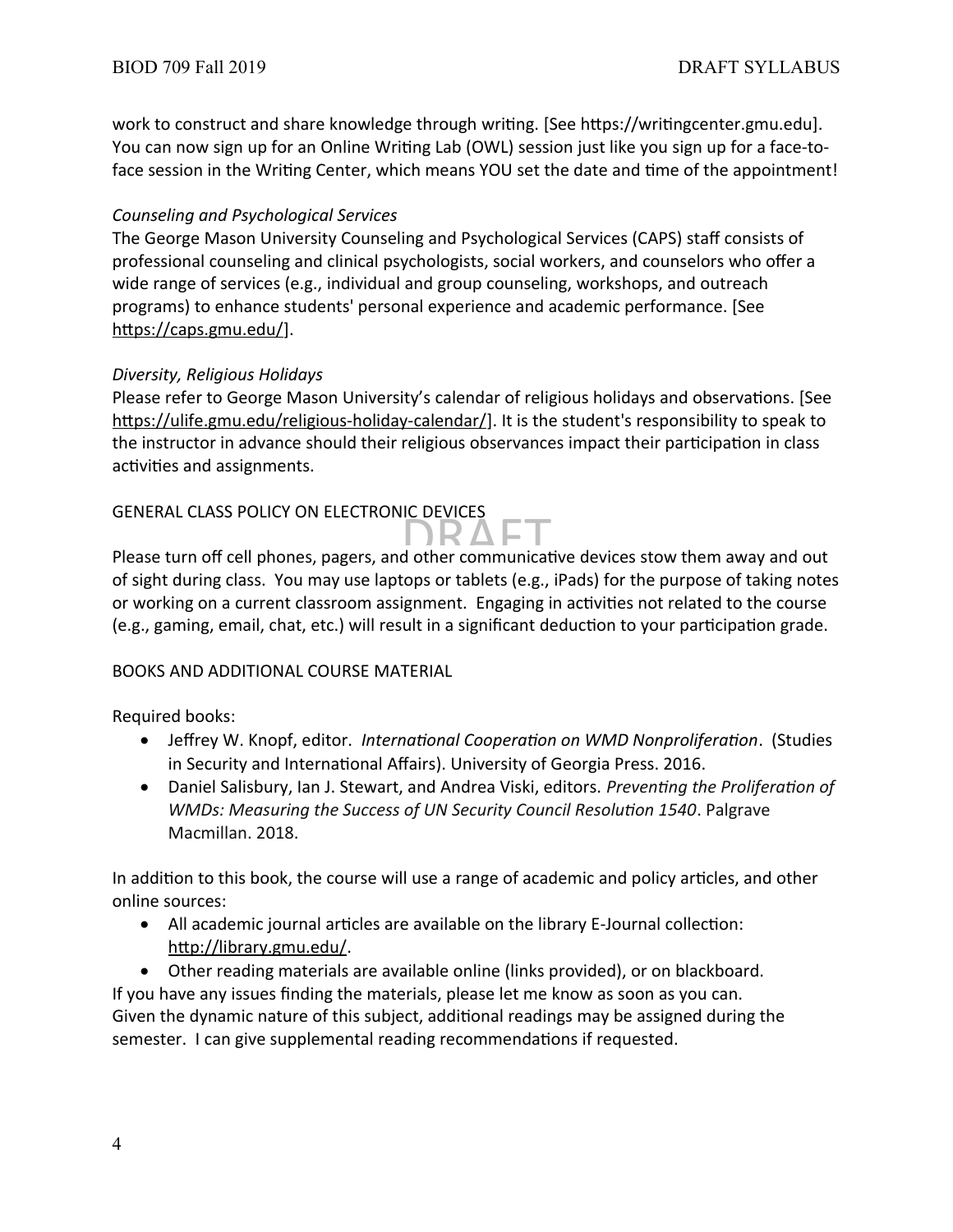# CLASS SCHEDULE, READINGS AND OTHER ASSIGNMENTS

- Week 1 (8/27/19) Course Overview, Introductions and a Little History Required Readings: Get started on next week's readings Other Assignments (Read and review in class):
	- The 1925 Geneva Protocol online at <http://disarmament.un.org/treaties/t/1925>
	- W. Seth Carus (2012), Defining "Weapons of Mass Destruction," Occasional Paper 8, Center for the Study of Weapons of Mass Destruction, National Defense University Press, Washington, DC, January, pp. 1-2 and 50, online at [https://ndupress.ndu.edu/Portals/68/Documents/occasional/csw](https://ndupress.ndu.edu/Portals/68/Documents/occasional/cswmd/CSWMD_OccationalPaper-8.pdf) [md/CSWMD\\_OccationalPaper-8.pdf](https://ndupress.ndu.edu/Portals/68/Documents/occasional/cswmd/CSWMD_OccationalPaper-8.pdf)
- Week 2 (9/3/19) The Arms Control Crisis and Getting Started on the UN Security Council resolution 1540 (2004) Class Project Required Readings:
	- v. κησπ Internation<br>wth and Diversity of<br>*n. cit.*  Jeffrey W. Knoff "International Cooperation on Nonproliferation: The Growth and Diversity of Cooperative Efforts," pp. 1-22 in Knoff, *op. cit*.
	- Matthew Fuhrman and Yonatan Lupu (2016), "Do Arms Control Treaties Work? Assessing the Effectiveness of the Nuclear Nonproliferation Treaty," *International Studies Quarterly*, 60, 530–539.
	- Amy F. Woolf, Paul K. Kerr, and Mary Beth D. Nikitin (2019), "Arms Control and Nonproliferation: A Catalog of Treaties and Agreements," Congressional Research Service, RL33865, Updated March 18, available at [https://crsreports.congress.gov](https://crsreports.congress.gov/).
	- UN Security Council, Resolution 1540 (2004), online at [https://undocs.org/S/RES/1540\(2004\)](https://undocs.org/S/RES/1540(2004))
	- Salisbury, et al., "Introduction," Chapter 1.

Read and Brief the Class: Selected students will brief the class on one of the following (no more than five minutes, covering the key takeaways and overall impressions):

- Read either Alicia Sanders-Zakre, "NPT Meeting Looks to 2020 Review Conference," *Arms Control Today*, June 2019, online at [https://www.armscontrol.org/act/2019-06/news/npt-meeting](https://www.armscontrol.org/act/2019-06/news/npt-meeting-looks-2020-review-conference)[looks-2020-review-conference](https://www.armscontrol.org/act/2019-06/news/npt-meeting-looks-2020-review-conference) **or**
- Jennifer Mackby, "BWC Meeting Stumbles Over Money, Politics," *Arms Control Today*, January/February 2019, online at [https://www.armscontrol.org/act/2019-01/news/bwc-meeting](https://www.armscontrol.org/act/2019-01/news/bwc-meeting-stumbles-over-money-politics)[stumbles-over-money-politics](https://www.armscontrol.org/act/2019-01/news/bwc-meeting-stumbles-over-money-politics) **or**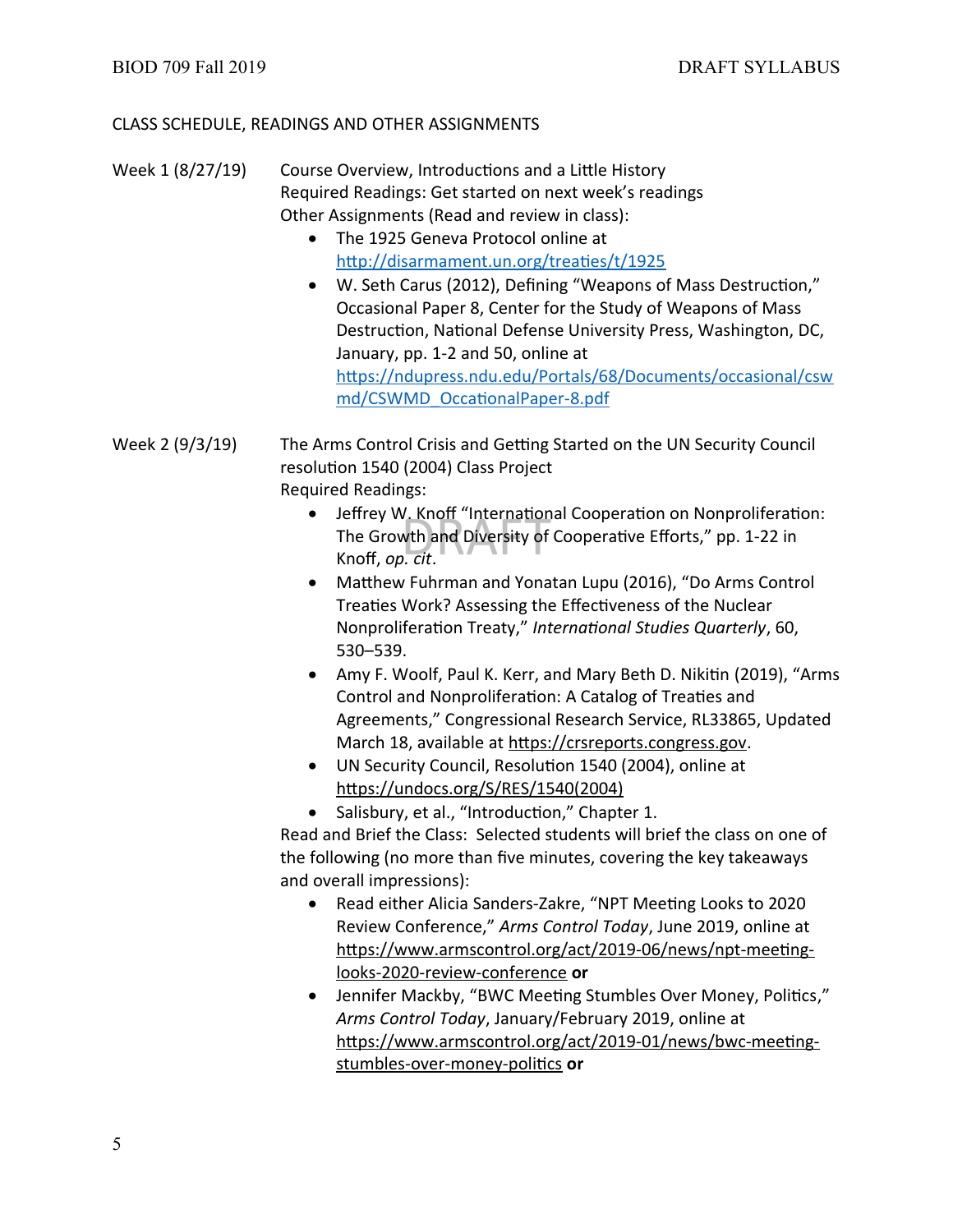- Alicia Sanders-Zakre (2019), "Russia Blocks Consensus at CWC Conference," *Arms Control Today*, January/February, online at [https://www.armscontrol.org/act/2019-01/news/russia-blocks](https://www.armscontrol.org/act/2019-01/news/russia-blocks-consensus-cwc-conference)[consensus-cwc-conference](https://www.armscontrol.org/act/2019-01/news/russia-blocks-consensus-cwc-conference) **or**
- Alicia Sanders-Zakre (2019), CD Fails to Advance Agenda, *Arms Control Today*, May, online [https://www.armscontrol.org/act/2019-05/news-briefs/cd-fails](https://www.armscontrol.org/act/2019-05/news-briefs/cd-fails-advance-agenda)[advance-agenda](https://www.armscontrol.org/act/2019-05/news-briefs/cd-fails-advance-agenda).

Other Assignments: DISCUSS YOUR INITIAL IDEA FOR A FINAL PAPER TOPIC WITH ME THIS WEEK.

# PART I: COLD WAR COOPERATIVE APPROACHES

Week 3 (9/10/19) Nuclear Arms Control and Nuclear Nonproliferation Regime Required Readings:

- Joseph M. Siracusa and Aiden Warren (2018) The Nuclear NonProliferation Regime: An Historical Perspective, *Diplomacy & Statecraft*, 29:1, 3-28.
- π, 29:1, 3-28.<br>he NPT: <u>http://disar</u><br>ntrol Todav, "The 20 Text of the NPT:<http://disarmament.un.org/treaties/t/npt/text>
- Arms Control Today, "The 2020 NPT Review Conference Starts Now: An Interview with Argentine Diplomat Rafael Mariano Grossi," June 2019, online at [https://www.armscontrol.org/act/2019-06/features/2020-npt-](https://www.armscontrol.org/act/2019-06/features/2020-npt-review-conference-starts-now-interview-argentine-diplomat-rafael)

[review-conference-starts-now-interview-argentine-diplomat](https://www.armscontrol.org/act/2019-06/features/2020-npt-review-conference-starts-now-interview-argentine-diplomat-rafael) rafael.

 Salisbury, et al., "A History of United Nations Security Council resolution 1540," Chapter 2.

Read and Brief the Class: Selected students will brief the class on one of the following:

- Read either Michael Hamel-Green, "Cooperating Regionally, Denuclearizing Globally: Multilateral Nuclear-Weapon-Free-Zone Initiatives," pp. 206-228 in Knopf, *op. cit*. **or**
- Sara Z. Hutchesfahani, "Bilateral Cooperation on Nonproliferation: The Role of an Epistemic Community in Argentina and Brazil's Creation of a Joint Safeguards Arrangement," pp. 229-249 in Knopf, *op. cit*.

Other Assignments: Review the 1540 Committee Website at <https://www.un.org/en/sc/1540/>

Week 4 (9/17/19) The Biological and Toxin Weapons Convention Required Readings:

> United Nations Office at Geneva, "About the Biological Weapons Convention," including the text of the Convention, online at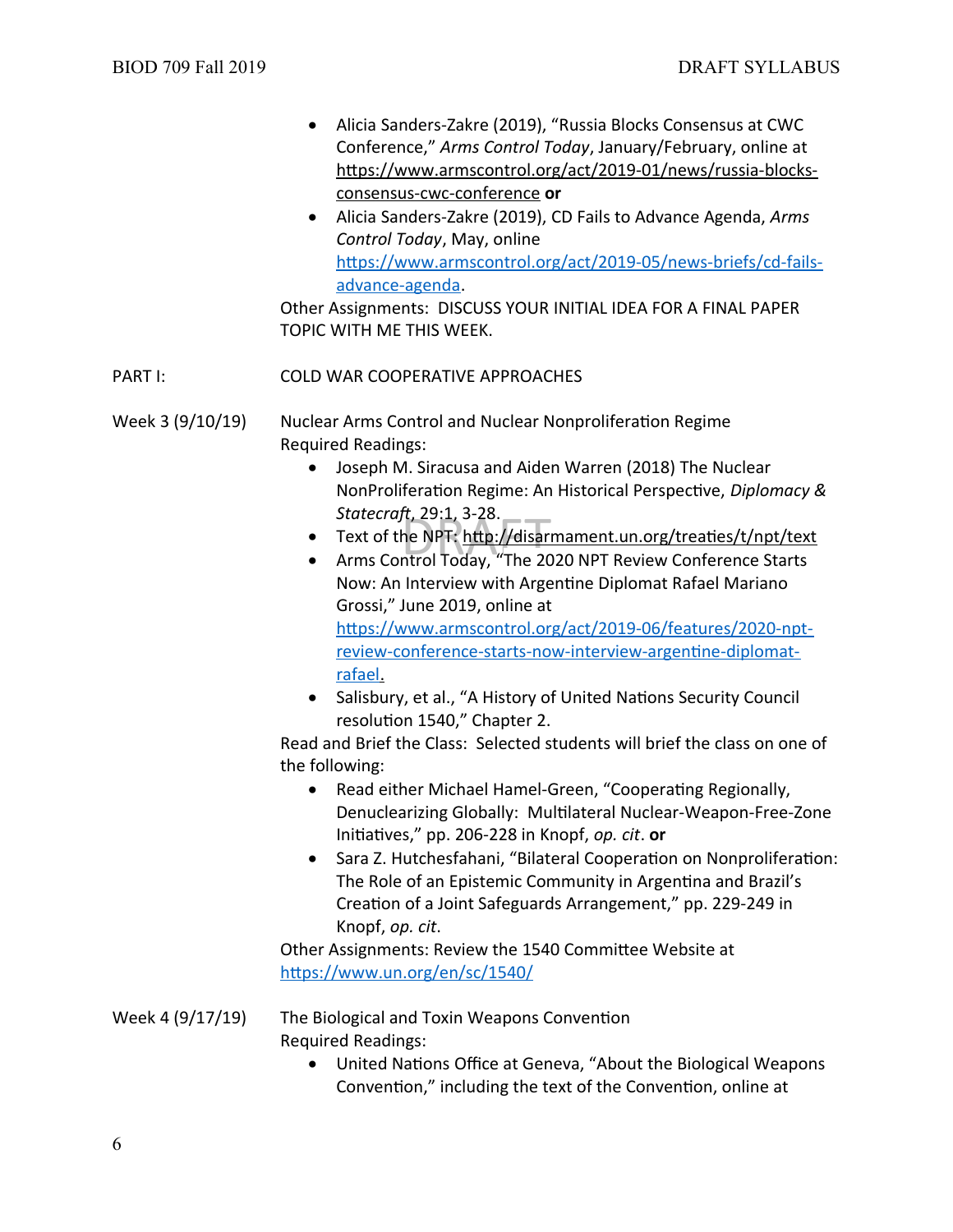[https://www.unog.ch/80256EE600585943/\(httpPages\)/77CF2516](https://www.unog.ch/80256EE600585943/(httpPages)/77CF2516DDC5DCF5C1257E520032EF67?OpenDocument) [DDC5DCF5C1257E520032EF67?OpenDocument](https://www.unog.ch/80256EE600585943/(httpPages)/77CF2516DDC5DCF5C1257E520032EF67?OpenDocument)

- Final Document of the Eighth Review Conference [https://www.unog.ch/80256EDD006B8954/\(httpAssets\)/3604FF0](https://www.unog.ch/80256EDD006B8954/(httpAssets)/3604FF0C6D1C7C80C12582100046035D/$file/BWCCONF.VIII4%20Final%20Document%20of%20the%208RC.pdf) [C6D1C7C80C12582100046035D/\\$file/BWCCONF.VIII4%20Final](https://www.unog.ch/80256EDD006B8954/(httpAssets)/3604FF0C6D1C7C80C12582100046035D/$file/BWCCONF.VIII4%20Final%20Document%20of%20the%208RC.pdf) [%20Document%20of%20the%208RC.pdf](https://www.unog.ch/80256EDD006B8954/(httpAssets)/3604FF0C6D1C7C80C12582100046035D/$file/BWCCONF.VIII4%20Final%20Document%20of%20the%208RC.pdf)
- Nicholas A. Sims (2011) A simple treaty, a complex fulfillment: A short history of the Biological Weapons Convention Review Conferences, *Bulletin of the Atomic Scientists*, 67:3, 8-15, DOI: 10.1177/0096340211407400.
- Salisbury, et al., "UNSCR 1540: Implementation Trends," Chapter 3.

Read and Brief the Class: Selected students will brief the class on one of the following:

- Brian Rappert (2011) A teachable moment for biological weapons: The Seventh BWC Review Conference and the need for international cooperation in education, *Bulletin of the Atomic Scientists*, 67:3, 44-50, DOI: 10.1177/0096340211406875 **or**
- Scientists, 67:3, 44-50, DOI: 10.1177/0096340211406875 **or**<br>Rachel Bartholomew and Kristin Omberg (2019), Making Sens<br>the 2018 National Biodefense Strategy, *Bulletin of the Atomic*  Rachel Bartholomew and Kristin Omberg (2019), Making Sense of *Scientists*, January at [https://thebulletin.org/2019/01/making](https://thebulletin.org/2019/01/making-sense-of-the-2018-national-biodefense-strategy/)[sense-of-the-2018-national-biodefense-strategy/.](https://thebulletin.org/2019/01/making-sense-of-the-2018-national-biodefense-strategy/)

Other Assignments: DUE DATE FOR FINAL PAPER TOPIC

# Week 5 (9/24/19) Multilateral Export Control Regimes and WMD Black Markets Required Readings:

- Catherine B. Dill, Ian J. Stewart (2015), "Defining Effective Strategic Trade Controls at the National Level," *Strategic Trade Review*, Autumn, 1: 4-17 available online at [https://strategictraderesearch.org/wp-content/uploads/2017/11/](https://strategictraderesearch.org/wp-content/uploads/2017/11/STR_01.pdf) [STR\\_01.pdf](https://strategictraderesearch.org/wp-content/uploads/2017/11/STR_01.pdf).
- Scott Jones, "The Multilateral Export Control Regimes: Informality Begets Collaboration," pp. 23-45 in Knopf, *op. cit*.
- Daniel Salisbury (2017), "Why do entities get involved in proliferation? Exploring the criminology of illicit WMD-related trade," *The Nonproliferation Review*, 24:3-4, 297-314, DOI: 10.1080/10736700.2018.1423718.
- Salisbury, et al., "Regional Implementation of UNSCR 1540," Chapter 4.

Read and Brief the Class: Selected students will brief the class on one of the following:

 Review the website of the Australia Group at <https://australiagroup.net/en/> **or**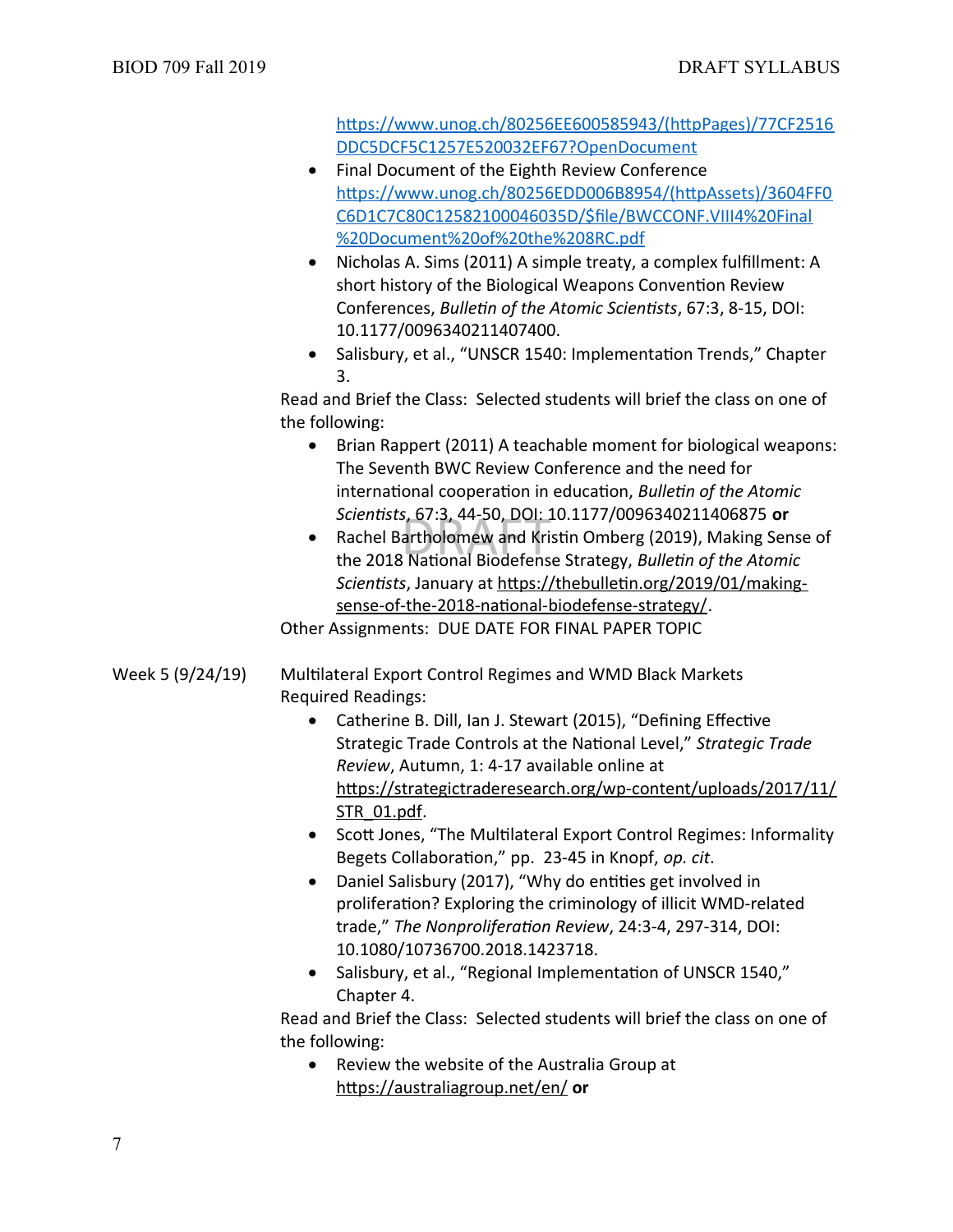- the Nuclear Suppliers Group (NSG) at <https://www.nuclearsuppliersgroup.org/en/> **or**
- the Missile Technology Control Regime (MTCR) at <https://mtcr.info/>

Week 6 (10/1/19) The Chemical Weapons Convention Required Readings:

> Chemical Weapons Convention (read the introduction and the 24 articles of the treaty) at

<http://disarmament.un.org/treaties/t/cwc/text>.

- OPCW, "Origins of the Chemical Weapons Convention and the OPCW," OPCW Fact Sheet Series, online at [https://www.opcw.org/sites/default/files/documents/Fact\\_Sheet](https://www.opcw.org/sites/default/files/documents/Fact_Sheets/English/Fact_Sheet_1_-_History.pdf) s/English/Fact Sheet 1 - History.pdf.
- Sico van der Meer and Peter van Ham (2018), "Chemical weapons treaty: Time for chemical industry to step up," *Bulletin of the Atomic Scientists*, October, online at [https://thebulletin.org/2018/10/time](https://thebulletin.org/2018/10/time-for-the-chemical-industry-to-step-up-to-the-plate/)[for-the-chemical-industry-to-step-up-to-the-plate/.](https://thebulletin.org/2018/10/time-for-the-chemical-industry-to-step-up-to-the-plate/)

<u>:hemical-industry-to</u><br>he Class: Selected s Read and Brief the Class: Selected students will brief the class on one of the following:

 Damir Kovačević, Afrimadona & Martin Claar (2019): Gas, power, and norms: competing logics for the declining use of chemical warfare, *The Nonproliferation Review*, DOI: 10.1080/10736700.2019.1627776.

Other Assignments: DUE DATE FOR FINAL PAPER INITIAL BIBLIOGRAPHY

# PART II: POST COLD-WAR INITIATIVES

| Week 7 (10/8/19) | UNSCR 1540 and PSI        |
|------------------|---------------------------|
|                  | <b>Required Readings:</b> |

- Emma Belcher, "The Proliferation Security Initiative: The Achievements and Limits of an Informal Approach to Cooperation," pp. 116-139 in Knopf, *op. cit*.
- Tanya Ogilvie-White, "UN Security Council Resolution 1540: Origins, Status, and Future Prospects," pp. 140-162 in Knopf, *op. cit*.
- United Nations Committee established pursuant to UN Security Council resolution 1540 (2004) (2016), "Final Document on the 2016 Comprehensive Review, December, online at [https://undocs.org/S/2016/1038.](https://undocs.org/S/2016/1038)

Read and Brief the Class: Selected students will brief the class on one of the following: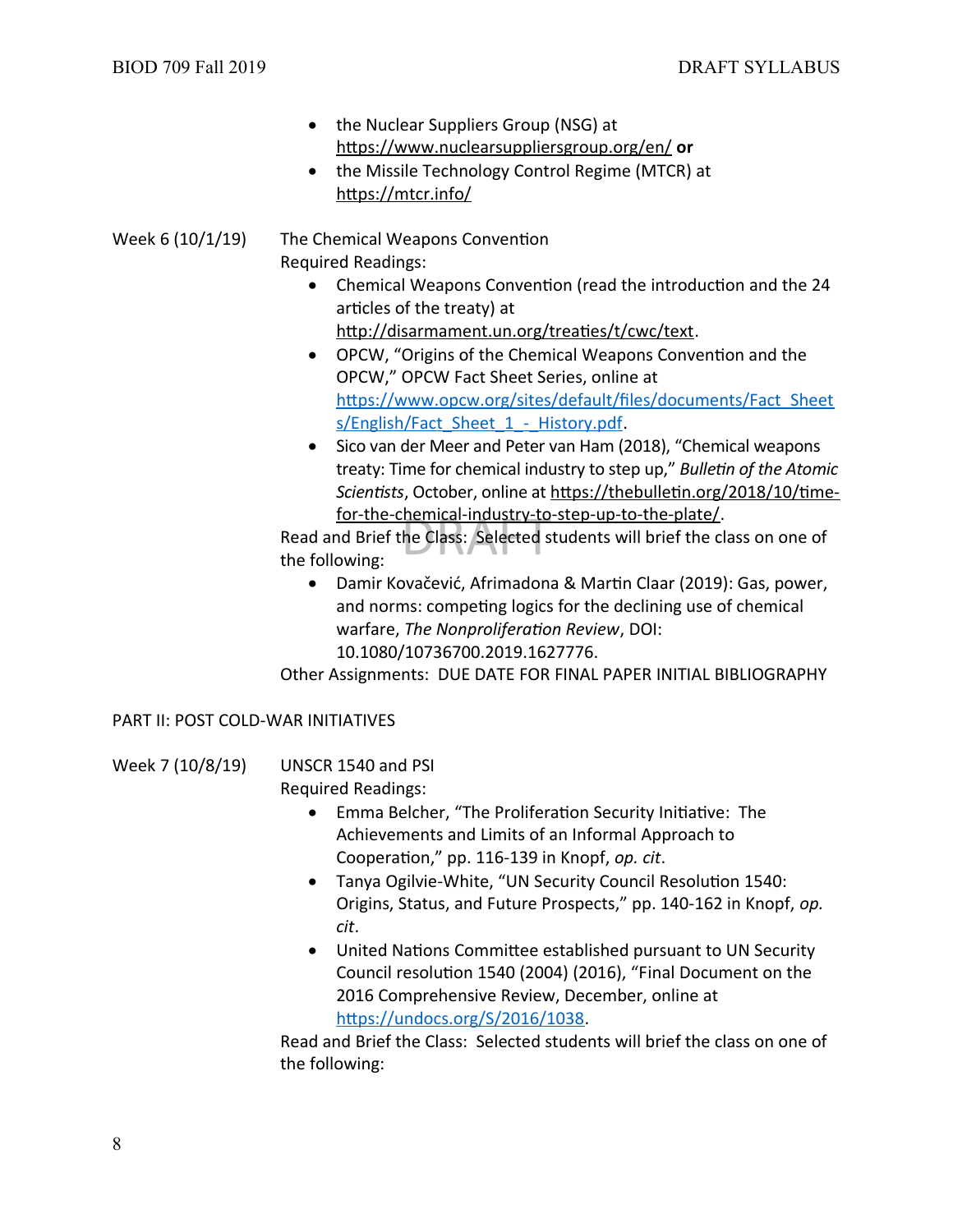- Richard Cupitt, "Nearly at the Brink: The Tasks and Capacity of the 1540 Committee," *Arms Control Today*, August 2012, online at [https://www.armscontrol.org/act/2012\\_09/Nearly-at-the-Brink-](https://www.armscontrol.org/act/2012_09/Nearly-at-the-Brink-The-Tasks-and-Capacity-Of-the-1540-Committee)[The-Tasks-and-Capacity-Of-the-1540-Committee](https://www.armscontrol.org/act/2012_09/Nearly-at-the-Brink-The-Tasks-and-Capacity-Of-the-1540-Committee) **or**
- Review the PSI website at <https://www.psi-online.info/> **or**
- Review the 1540 Committee website at <https://www.un.org/en/sc/1540/>.

Other Assignments: DUE DATE FOR FINAL PAPER INITIAL OUTLINE

Week 8 (10/15/19) No class, Fall Break

Week 9 (10/22/19) GICNT, ICSANT, A/CPPNM, and the Nuclear Security Summits Required Readings:

- Gavin Cameron, "Formal and Informal Mechanisms for Countering Nuclear Terrorism: The ICSANT and the GCINT," pp. 163-181 in Knopf, *op. cit*.
- Elizabeth Turpen, "The Nuclear Security Summit Experiment: Has It Been a Catalyst for Action?" pp. 182-205 in Knopf, *op. cit*.
- : Catalyst for Action<br>Thakur (2018) Nucle<br>cv & *Statecraft.* 29:1 Ramesh Thakur (2018) Nuclear Turbulence in the Age of Trump, *Diplomacy & Statecraft*, 29:1, 105-128.
- Nuclear Threat Initiative, "How Can the CPPNM/A Review Conference Be Different than other Mechanisms?," online at [https://media.nti.org/documents/CPPNM\\_Comparison\\_Matrix.pd](https://media.nti.org/documents/CPPNM_Comparison_Matrix.pdf) [f](https://media.nti.org/documents/CPPNM_Comparison_Matrix.pdf)
- Salisbury, et al., "UNSCR 1540 Implementation: Challenges Past and Present," Chapter 5.

Read and Brief the Class: Selected students will brief the class on one of the following:

- The website of the GICNT [\(http://www.gicnt.org/\)](http://www.gicnt.org/) **or**
- The website 2016 Nuclear Security Summit (<http://www.nss2016.org/> **or**
- The unofficial consolidated text of the A/CPPNM, starting a page 11, online at

<https://www.iaea.org/sites/default/files/infcirc274r1m1.pdf> **or** the ICSANT text **or** the text of the CTBT, either of which can be found online at<http://disarmament.un.org/treaties/t/ctbt/text> **or**

 Kjølv Egeland, Torbjørn Graff Hugo, Magnus Løvold & Gro Nystuen (2018), "The nuclear weapons ban treaty and the nonproliferation regime," *Medicine, Conflict and Survival*, 34:2, 74-94, DOI: 10.1080/13623699.2018.1483878

Other Assignments: AGENCY TALKING POINTS MEMO DUE DATE

PART III: CONTINUING CHALLENGES AND RESPONSES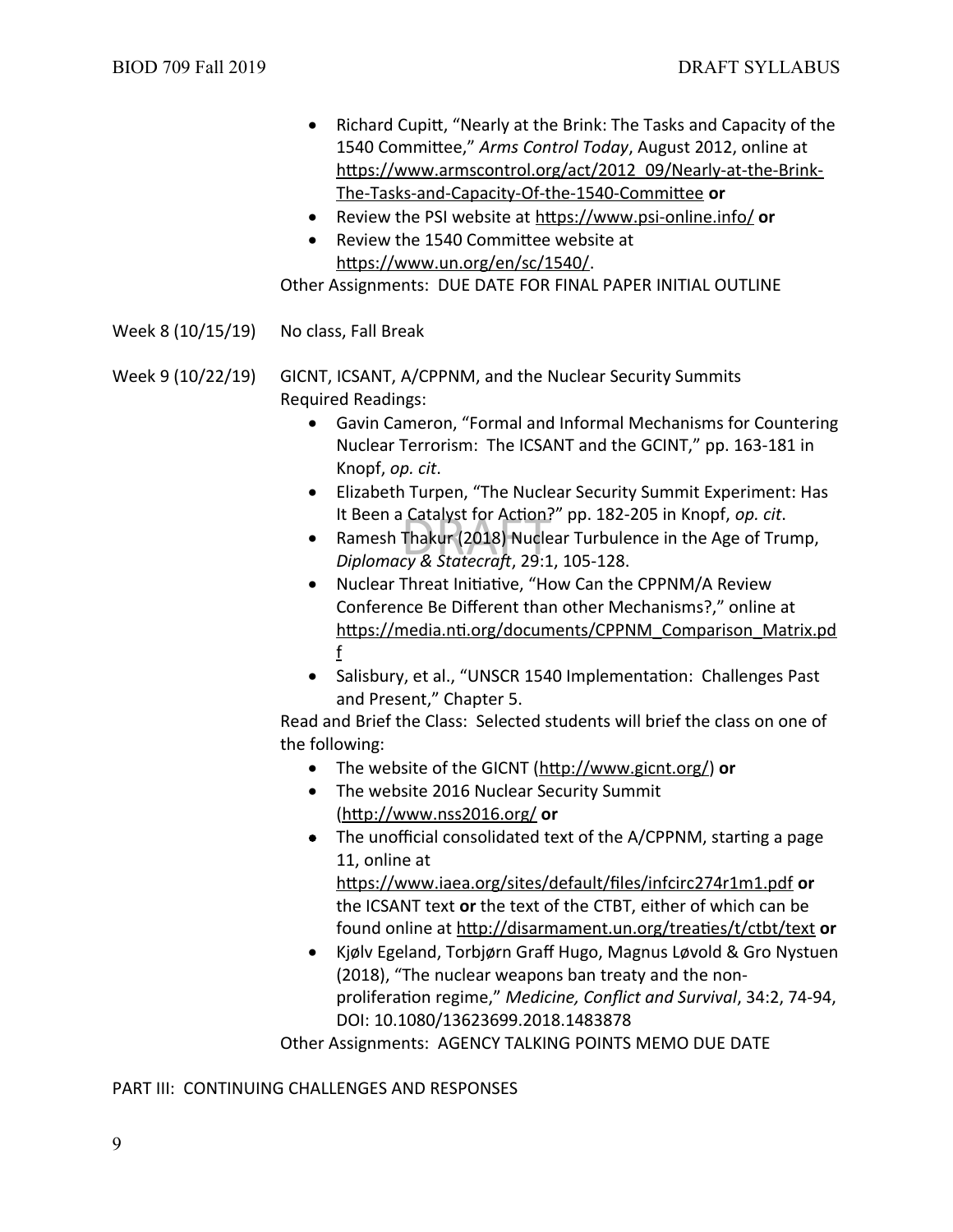Week 10 (10/29/19) Means of Delivery – The Neglected Domain Required Readings:

- Zachary Kallenborn & Philipp C. Bleek (2018), "Swarming Destruction: Drone Swarms and Chemical, Biological, Radiological, and Nuclear Weapons," *The Nonproliferation Review*, 25:5-6, 523- 543, DOI: 10.1080/10736700.2018.1546902
- Christine Parthemore (2017), "The Ambiguity Challenge: Why the World Needs a Multilateral Nuclear Cruise Missile Agreement," *Bulletin of the Atomic Scientists*, 73:3, 154-158, DOI: 10.1080/00963402.2017.1315919
- Sitki Egeli (2016) Seeking a Path Toward Missile Nonproliferation, *Bulletin of the Atomic Scientists*, 72:6, 362-364, DOI: 10.1080/00963402.2016.1240437
- Hans M. Kristensen and Matt Korda (2019), "The INF Treaty Officially Died Today," Federation of American Scientists blog post on August 2 at [https://fas.org/blogs/security/2019/08/inf-treaty](https://fas.org/blogs/security/2019/08/inf-treaty-died-today/)[died-today/](https://fas.org/blogs/security/2019/08/inf-treaty-died-today/)
- <u>ay/</u><br>, et al., "Preventing<br>540 Implementatior • Salisbury, et al., "Preventing WMD Proliferation: The Future of UNSCR 1540 Implementation," Chapter 6.

Read and Brief the Class: Selected students will brief the class on one of the following:

- Mark Gubrud (2015), "Going too fast: Time to Ban Hypersonic Missile Tests?" *Bulletin of the Atomic Scientists*, 71:5, 1-4, DOI: 10.1177/0096340215599771 **or**
- Tong Zhao (2015) ,"Going Too Fast: Time to Ban Hypersonic Missile Tests?" *Bulletin of the Atomic Scientists*, 71:5, 5-8, DOI: 10.1177/0096340215599774 **or**
- Rajaram Nagappa (2015), "Going Too Fast: Time to Ban Hypersonic Missile Tests?" *Bulletin of the Atomic Scientists*, 71:5, 9-12, DOI: 10.1177/0096340215599773 **or**
- Read and Review the Hague Code of Conduct website at <https://www.hcoc.at/>
- Week 11 (11/5/19) State Challenges to the Nuclear Nonproliferation Regime: Iran and the DPRK

Required Readings:

- David Santoro, "European and P5 Responses to Iran's Nuclear Program," pp. 271-293 in Knopf, *op. cit*.
- Paul Kerr (2017), "The JCPOA and safeguards: model or outlier?" *The Nonproliferation Review*, 24:3-4, 261-273, DOI: 10.1080/10736700.2018.1432326.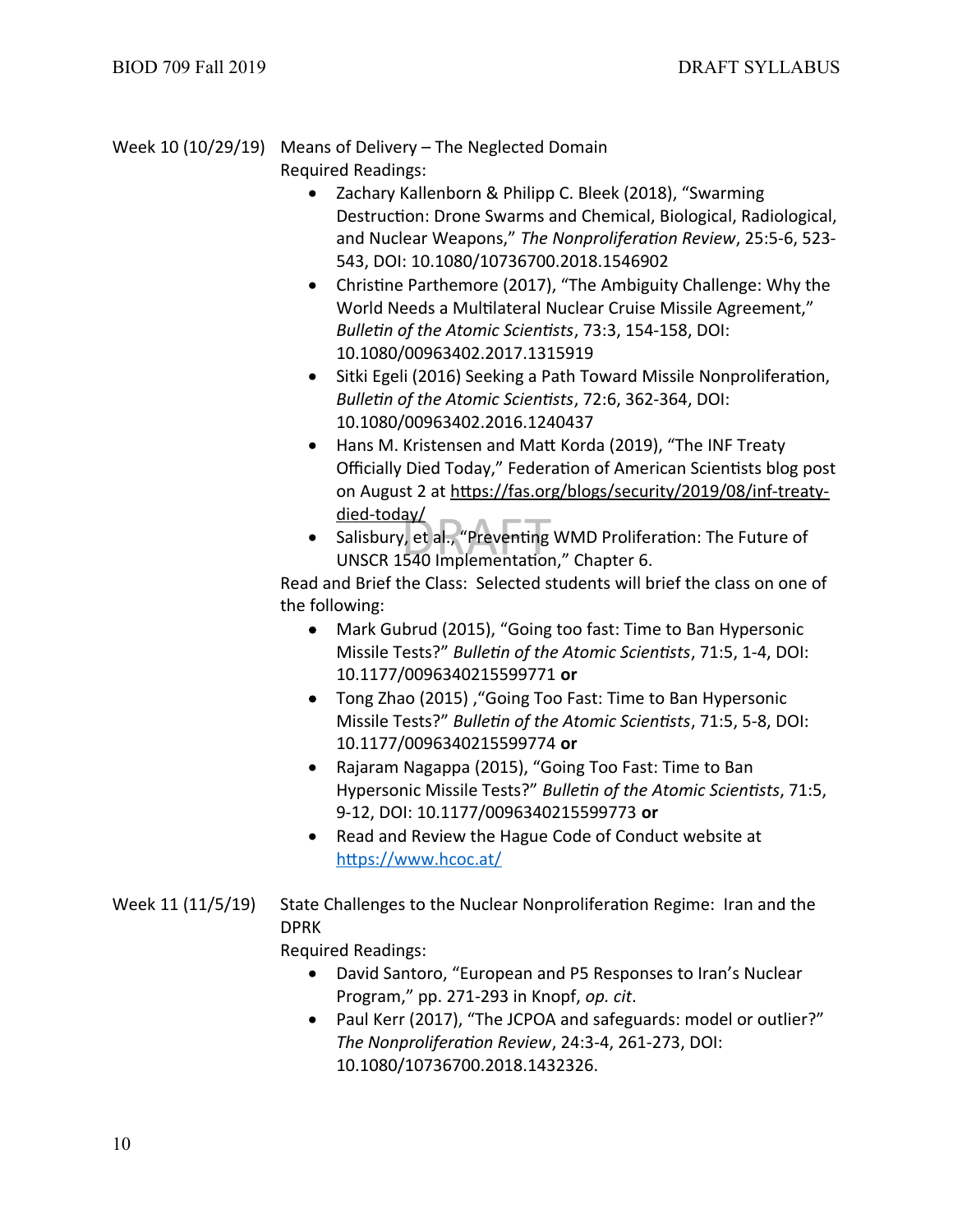- Lewis, Jeffrey. 2017. "The Game Is Over, and North Korea Has Won." *Foreign Policy*, August 9.
- Lai, David, and Alyssa Blair. 2017. "How to Learn to Live with a Nuclear North Korea." *Foreign Policy*, August 7.
- Salisbury, et al., "Conclusions: The Future of UNSCR 1540," Chapter 7.

Read and Brief the Class: Selected students will brief the class on one of the following:

- Daniel Salisbury and David Lowrie (2013), Targeted: A Case Study in Iranian Illicit Missile Procurement, *Bulletin of the Atomic Scientists,* 69:3, 23-30, DOI: 10.1177/0096340213485948 **or**
- Nicolas L. Miller (2014), "The Secret Success of Nonproliferation Sanctions," *International Organization*,68, Fall, pp. 913–944.
- Week 12 (11/12/19) State and Non-State Challenges to the Biological and Chemical Weapons Nonproliferation Regimes Required Readings:
	- \. Nehorayoff, Benja<br>inrikyo's Nuclear an<br>*Journal of Strateaic* • Andrea A. Nehorayoff, Benjamin Ash, and Daniel Smith (2016), "Aum Shinrikyo's Nuclear and Chemical Weapons Development Efforts," *Journal of Strategic Security*, 9, 1, pp. 35-48.
	- Sonia Ben Ouagrham-Gormley (2017), "Potemkin or Real? North Korea's Biological Weapons Program," Sonia Ben Ouagrham-Gormley, *Bulletin of the Atomic Scientists*, July online at [https://thebulletin.org/2017/07/potemkin-or-real-north-koreas](https://thebulletin.org/2017/07/potemkin-or-real-north-koreas-biological-weapons-program/)[biological-weapons-program/](https://thebulletin.org/2017/07/potemkin-or-real-north-koreas-biological-weapons-program/)
	- Security Council Report (2017), "In Hindsight: The Demise of the JIM*," January 2018 Monthly Forecast,* online at [https://www.securitycouncilreport.org/monthly-forecast/2018-](https://www.securitycouncilreport.org/monthly-forecast/2018-01/in_hindsight_the_demise_of_the_jim.php) [01/in\\_hindsight\\_the\\_demise\\_of\\_the\\_jim.php](https://www.securitycouncilreport.org/monthly-forecast/2018-01/in_hindsight_the_demise_of_the_jim.php)*.*
	- Hannah Ellis-Petersen and Benjamin Haas (2019), "How North Korea Got Away with the Assassination of Kim Jong-nam," *The Manchester Guardian*, April 1, online at https://www.theguardian.com/world/2019/apr/01/how-northkorea-got-away-with-the-assassination-of-kim-jong-nam.

Read and Brief the Class: Selected students will brief the class on one of the following:

- Perry World House (2016), " When Neuroscience Leads to Neuroweapons," *Bulletin of the Atomic Scientists*, October 5 online at [https://thebulletin.org/2016/10/when-neuroscience-leads-to](https://thebulletin.org/2016/10/when-neuroscience-leads-to-neuroweapons/)[neuroweapons/.](https://thebulletin.org/2016/10/when-neuroscience-leads-to-neuroweapons/)
- Daniel Horner (2016), "OPCW Pressing Syria on Declaration Gaps," *Arms Control Today*, April, online at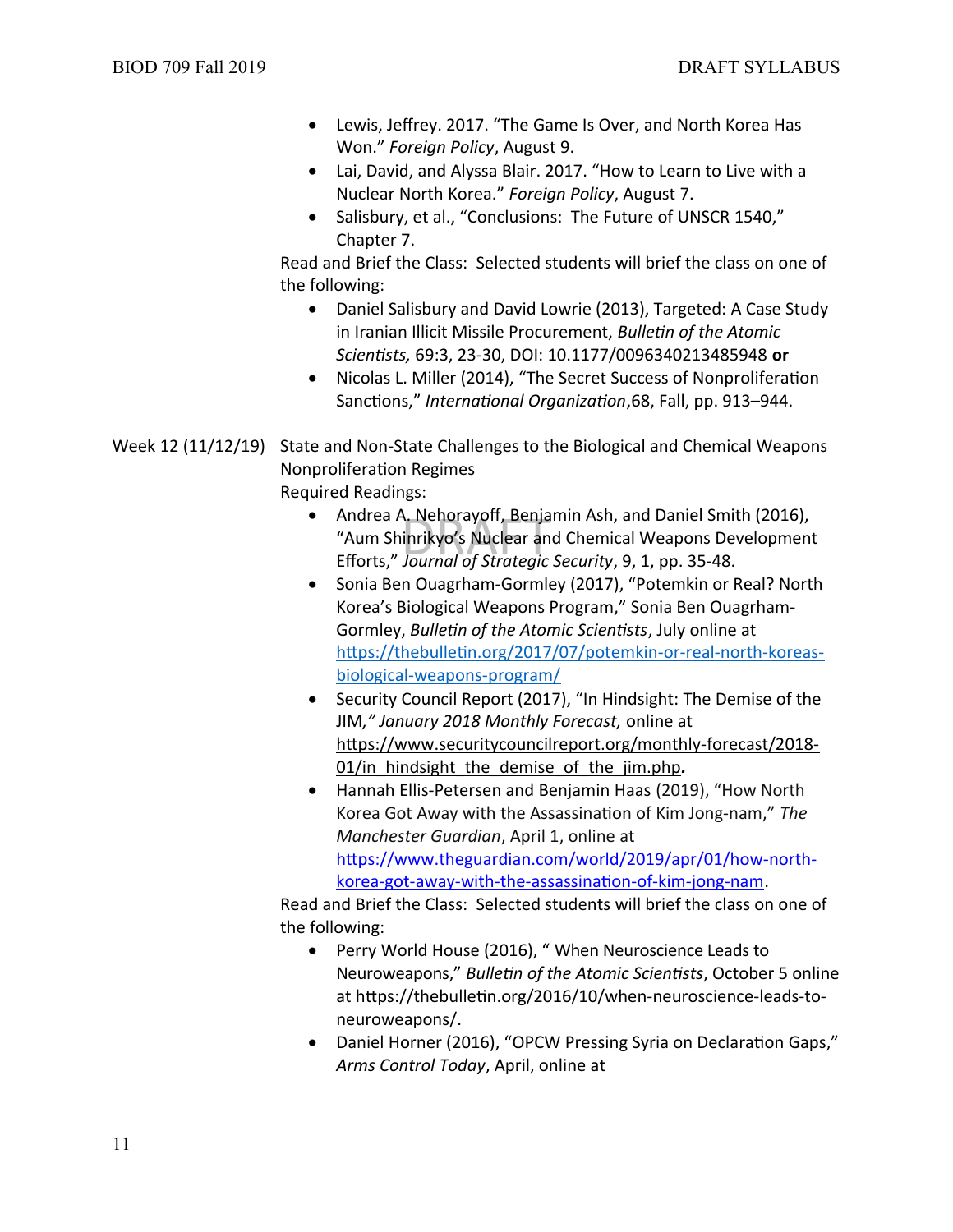[https://www.armscontrol.org/act/2016-03/news-briefs/opcw](https://www.armscontrol.org/act/2016-03/news-briefs/opcw-pressing-syria-declaration-gaps)[pressing-syria-declaration-gaps](https://www.armscontrol.org/act/2016-03/news-briefs/opcw-pressing-syria-declaration-gaps).

Week 13 (11/19/19) Using Financial Sanctions Required Readings:

- Dr. Jonathan Brewer (2018), "The Financing of Nuclear and Other Weapons Of Mass Destruction Proliferation," Center for a New American Security, online at [https://s3.amazonaws.com/files.cnas.org/documents/CNASRepor](https://s3.amazonaws.com/files.cnas.org/documents/CNASReport-ProliferationFinance-Finalb.pdf?mtime=20180202155127) [t-ProliferationFinance-Finalb.pdf?mtime=20180202155127](https://s3.amazonaws.com/files.cnas.org/documents/CNASReport-ProliferationFinance-Finalb.pdf?mtime=20180202155127).
- Financial Action Task Force (2018), "FATF Guidance on Counter Proliferation Financing: The Implementation of Financial Provisions of United Nations Security Council Resolutions to Counter the Proliferation of Weapons Of Mass Destruction," online at

[https://www.fatf-gafi.org/media/fatf/documents/reports/Guidan](https://www.fatf-gafi.org/media/fatf/documents/reports/Guidance-Countering-Proliferation-Financing.pdf) [ce-Countering-Proliferation-Financing.pdf](https://www.fatf-gafi.org/media/fatf/documents/reports/Guidance-Countering-Proliferation-Financing.pdf).

Ruensen & Leonard<br>tion Money," *Bulleti*<br>10.1177/009634021 Moyara Ruehsen & Leonard Spector (2015), "Follow the Proliferation Money," *Bulletin of the Atomic Scientists*, 71:5, 51- 58, DOI: 10.1177/0096340215590798.

Read and Brief the Class: Selected students will brief the class on one of the following:

- Emil Dall, Tom Keatinge and Andrea Berger (2017), "Countering Proliferation Finance: An Introductory Guide for Financial Institutions," RUSI Guidance Paper, April, online at https://rusi.org/sites/default/files/201704 rusi cpf guidance pa [per.1\\_0.pdf](https://rusi.org/sites/default/files/201704_rusi_cpf_guidance_paper.1_0.pdf) **or**
- Sonia Ben Ouagrham-Gormley (2012), "Banking on Nonproliferation: Improving the Efficiency of Counter-Proliferation Financing Policies, *The Nonproliferation Review*, 19:2, 241-265, DOI: 10.1080/10736700.2012.690963 **or**
- Andrea Stricker (2017), "Case Study: United States Levies Civil Suits Against Chinese and Russian Entities for Helping North Korea Bust Financial and Nonproliferation Sanctions," Institute for Science and International Security, September, online at [http://isis-online.org/isis-reports/detail/case-study-united-states](http://isis-online.org/isis-reports/detail/case-study-united-states-levies-civil-suits-against-chinese-and-russian-ent/)[levies-civil-suits-against-chinese-and-russian-ent/](http://isis-online.org/isis-reports/detail/case-study-united-states-levies-civil-suits-against-chinese-and-russian-ent/) **or**
- Javier Serrat (2012), Financial Interdictions to Curb Proliferation, *Arms Control Today*, July, online at [https://www.armscontrol.org/act/2012-07/financial-interdictions](https://www.armscontrol.org/act/2012-07/financial-interdictions-curb-proliferation)[curb-proliferation.](https://www.armscontrol.org/act/2012-07/financial-interdictions-curb-proliferation)

Other Assignments: CLASS PROJECT COMPLETION DATE

Week 14 (11/26/19) Assistance, Cooperative Threat Reduction, and the Global Partnership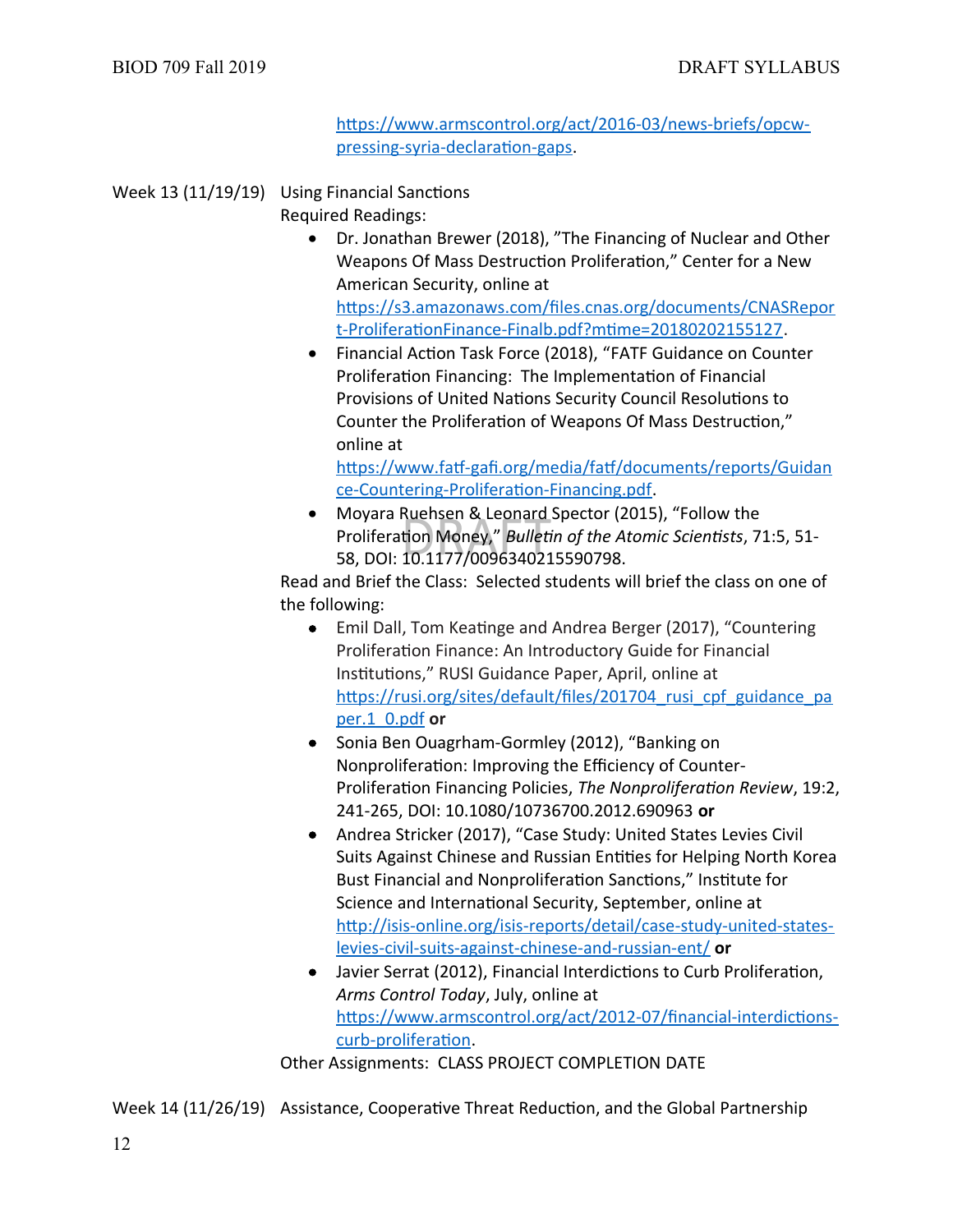Required Readings:

- Alan J. Kuperman, "Nuclear Nonproliferation via Coercion and Consensus: The Success and Limits of the RERTR Program (1978- 2004) pp. 46-71 in Knopf, *op. cit*.
- Wyn Q. Bowen and Alan Heyes, "The G8 Global Partnership: A Glass Half Full," pp. 97-115 in Knopf, *op. cit*.

Read and Brief the Class: Selected students will brief the class on one of the following:

- Togzhan Kassenova, "Implementing Nonproliferation Programs: The Cooperative Threat Reduction Process in the Former Soviet Union," pp. 72-96 in Knopf, *op. cit*. **or**
- Adam Williams & Rodney Wilson (2018) "Defense by other means": Future Evolution(s) of Cooperative Threat Reduction, *The Nonproliferation Review*, 25:5-6, 501-522 **or**
- Review the 1540 Assistance Support Initiative Database at https://1540assistance.stimson.org/
- dership and Governance in Nonproliferation<br>uired Readings:<br>• United States (2018), *National Strategy for Countering WMD* Week 15 (12/3/19) Leadership and Governance in Nonproliferation Required Readings:
	- *Terrorism*, December, online at [https://www.whitehouse.gov/wp](https://www.whitehouse.gov/wp-content/uploads/2018/12/20181210_National-Strategy-for-Countering-WMD-Terrorism.pdf)[content/uploads/2018/12/20181210\\_National-Strategy-for-](https://www.whitehouse.gov/wp-content/uploads/2018/12/20181210_National-Strategy-for-Countering-WMD-Terrorism.pdf)[Countering-WMD-Terrorism.pdf](https://www.whitehouse.gov/wp-content/uploads/2018/12/20181210_National-Strategy-for-Countering-WMD-Terrorism.pdf).
	- Jeffrey W. Knopf, "Conclusions," pp. 294-316 In Knopf, *op. cit*.
	- Francesca Giovannini, "Understanding the "Proliferation" of Nuclear Cooperation: An Alternative Theoretical Framework and Its Implications for Regional Efforts, pp. 250-270 in Knopf, *op. cit*.
	- Paul Meyer (2018), "Our WMD Treaties Are Working," *Bulletin of the Atomic Scientists*, 74:1, 27-31, DOI: 10.1080/00963402.2017.1413058

Read and Brief the Class: Selected students will brief the class on one of the following:

- Erin D. Dumbacher (2018) "Limiting Cyberwarfare: Applying Arms-Control Models to an Emerging Technology," *The Nonproliferation Review*, 25:3-4, 203-222, DOI: 10.1080/10736700.2018.1515152 **or**
- Wyatt Hoffman & Tristan A. Volpe (2018), "Internet of Nuclear Things: Managing the Proliferation Risks of 3-D Printing Technology," *Bulletin of the Atomic Scientists*, 74:2, 102-113, DOI: 10.1080/00963402.2018.1436811 **or**
- Kjølv Egeland, Torbjørn Graff Hugo, Magnus Løvold & Gro Nystuen (2018), "The Nuclear Weapons Ban Treaty and the Non-